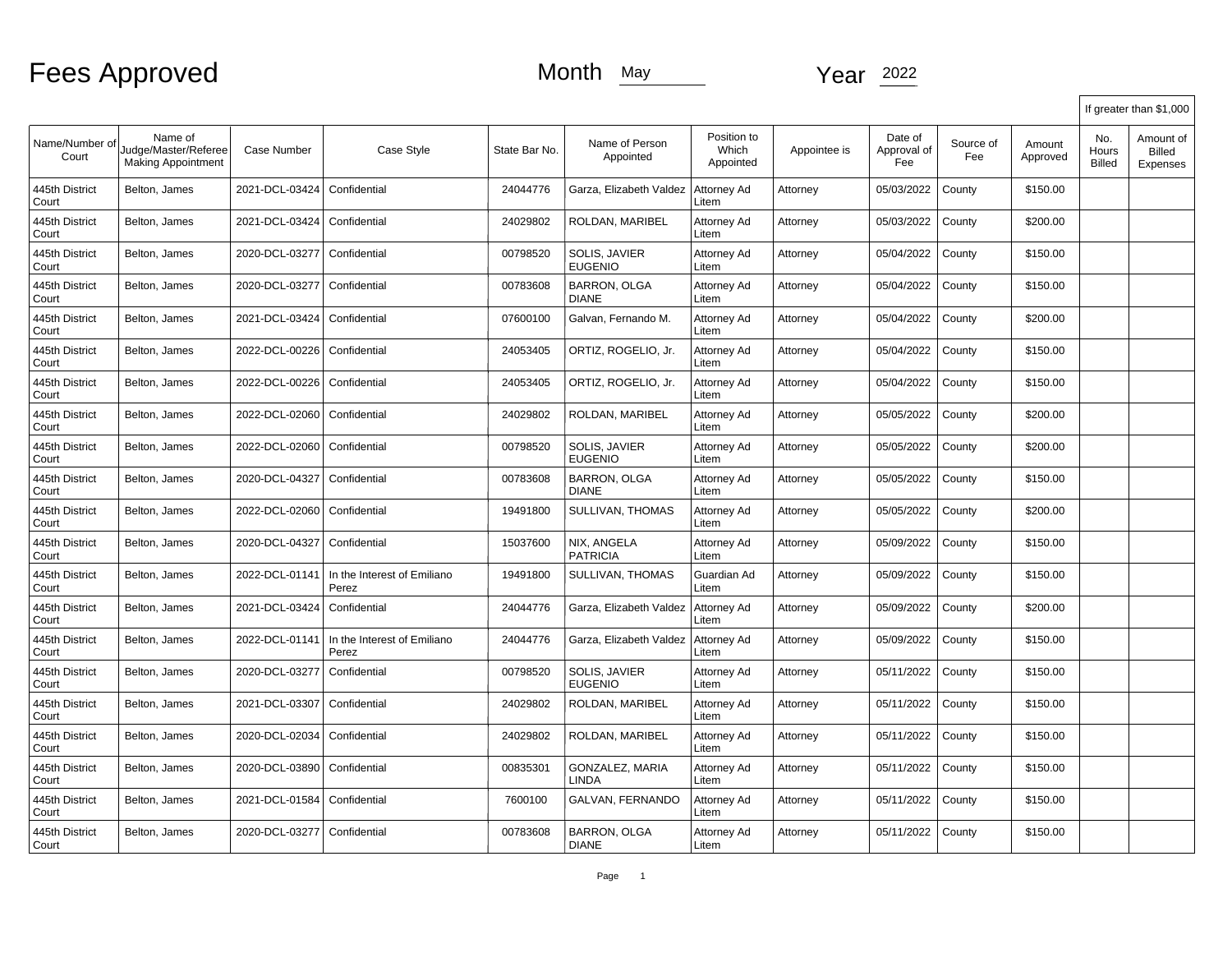|                         |                                                              |                |              |               |                                        |                                   |              |                               |                  |                    |                        | If greater than \$1,000                |
|-------------------------|--------------------------------------------------------------|----------------|--------------|---------------|----------------------------------------|-----------------------------------|--------------|-------------------------------|------------------|--------------------|------------------------|----------------------------------------|
| Name/Number of<br>Court | Name of<br>Judge/Master/Referee<br><b>Making Appointment</b> | Case Number    | Case Style   | State Bar No. | Name of Person<br>Appointed            | Position to<br>Which<br>Appointed | Appointee is | Date of<br>Approval of<br>Fee | Source of<br>Fee | Amount<br>Approved | No.<br>Hours<br>Billed | Amount of<br><b>Billed</b><br>Expenses |
| 445th District<br>Court | Belton, James                                                | 2020-DCL-04327 | Confidential | 00783608      | <b>BARRON, OLGA</b><br><b>DIANE</b>    | Attorney Ad<br>Litem              | Attorney     | 05/11/2022                    | County           | \$150.00           |                        |                                        |
| 445th District<br>Court | Belton, James                                                | 2021-DCL-01584 | Confidential | 24062810      | JONES, STAR                            | Guardian Ad<br>Litem              | Attorney     | 05/12/2022                    | County           | \$150.00           |                        |                                        |
| 445th District<br>Court | Belton, James                                                | 2020-DCL-04327 | Confidential | 00783608      | <b>BARRON, OLGA</b><br><b>DIANE</b>    | Attorney Ad<br>Litem              | Attorney     | 05/12/2022                    | County           | \$250.00           |                        |                                        |
| 445th District<br>Court | Belton, James                                                | 2020-DCL-03277 | Confidential | 00783608      | <b>BARRON, OLGA</b><br><b>DIANE</b>    | Attorney Ad<br>Litem              | Attorney     | 05/12/2022                    | County           | \$250.00           |                        |                                        |
| 445th District<br>Court | Belton, James                                                | 2021-DCL-03307 | Confidential | 24083514      | Montanaro, Aida                        | Guardian Ad<br>Litem              | Attorney     | 05/12/2022                    | County           | \$150.00           |                        |                                        |
| 445th District<br>Court | Belton, James                                                | 2020-DCL-02034 | Confidential | 00835301      | <b>GONZALEZ, MARIA</b><br><b>LINDA</b> | Attorney Ad<br>Litem              | Attorney     | 05/12/2022                    | County           | \$150.00           |                        |                                        |
| 445th District<br>Court | Belton, James                                                | 2022-DCL-01292 | Confidential | 24029802      | ROLDAN, MARIBEL                        | Guardian Ad<br>Litem              | Attorney     | 05/12/2022                    | County           | \$200.00           |                        |                                        |
| 445th District<br>Court | Belton, James                                                | 2022-DCL-01292 | Confidential | 24029802      | ROLDAN, MARIBEL                        | Guardian Ad<br>Litem              | Attorney     | 05/16/2022                    | County           | \$150.00           |                        |                                        |
| 445th District<br>Court | Belton, James                                                | 2020-DCL-03890 | Confidential | 15037600      | NIX, ANGELA<br><b>PATRICIA</b>         | Attorney Ad<br>Litem              | Attorney     | 05/16/2022                    | County           | \$150.00           |                        |                                        |
| 445th District<br>Court | Belton, James                                                | 2020-DCL-04327 | Confidential | 15037600      | NIX. ANGELA<br><b>PATRICIA</b>         | Attorney Ad<br>Litem              | Attorney     | 05/16/2022                    | County           | \$300.00           |                        |                                        |
| 445th District<br>Court | Belton, James                                                | 2020-DCL-04327 | Confidential | 07600100      | Galvan, Fernando M.                    | Attorney Ad<br>Litem              | Attorney     | 05/16/2022                    | County           | \$250.00           |                        |                                        |
| 445th District<br>Court | Belton, James                                                | 2022-DCL-01292 | Confidential | 07600100      | Galvan, Fernando M.                    | Attorney Ad<br>Litem              | Attorney     | 05/16/2022                    | County           | \$150.00           |                        |                                        |
| 445th District<br>Court | Belton, James                                                | 2021-DCL-03307 | Confidential | 00835301      | GONZALEZ, MARIA<br>LINDA               | Attorney Ad<br>Litem              | Attorney     | 05/16/2022                    | County           | \$150.00           |                        |                                        |
| 445th District<br>Court | Belton, James                                                | 2022-DCL-01292 | Confidential | 00787065      | <b>BELLAMY, PHIL</b>                   | Attorney Ad<br>Litem              | Attorney     | 05/16/2022                    | County           | \$150.00           |                        |                                        |
| 445th District<br>Court | Belton, James                                                | 2020-DCL-03890 | Confidential | 24043677      | <b>GARCIA, VALERIE</b>                 | Guardian Ad<br>Litem              | Attorney     | 05/16/2022                    | County           | \$150.00           |                        |                                        |
| 445th District<br>Court | Belton, James                                                | 2021-DCL-03307 | Confidential | 24029802      | ROLDAN, MARIBEL                        | Attorney Ad<br>Litem              | Attorney     | 05/17/2022                    | County           | \$125.00           |                        |                                        |
| 445th District<br>Court | Belton, James                                                | 2020-DCL-02034 | Confidential | 24029802      | ROLDAN. MARIBEL                        | Attorney Ad<br>Litem              | Attorney     | 05/17/2022                    | County           | \$125.00           |                        |                                        |
| 445th District<br>Court | Belton, James                                                | 2020-DCL-02034 | Confidential | 00835301      | <b>GONZALEZ, MARIA</b><br><b>LINDA</b> | Attorney Ad<br>Litem              | Attorney     | 05/18/2022                    | County           | \$125.00           |                        |                                        |
| 445th District<br>Court | Belton, James                                                | 2021-DCL-03307 | Confidential | 00835301      | GONZALEZ, MARIA<br><b>LINDA</b>        | Attorney Ad<br>Litem              | Attorney     | 05/18/2022                    | County           | \$125.00           |                        |                                        |
| 445th District<br>Court | Belton, James                                                | 2022-DCL-01292 | Confidential | 00835301      | <b>GONZALEZ, MARIA</b><br>LINDA        | Attorney Ad<br>Litem              | Attorney     | 05/23/2022                    | County           | \$150.00           |                        |                                        |
| 445th District<br>Court | Belton, James                                                | 2022-DCL-01292 | Confidential | 07600100      | Galvan, Fernando M.                    | Attorney Ad<br>Litem              | Attorney     | 05/23/2022                    | County           | \$150.00           |                        |                                        |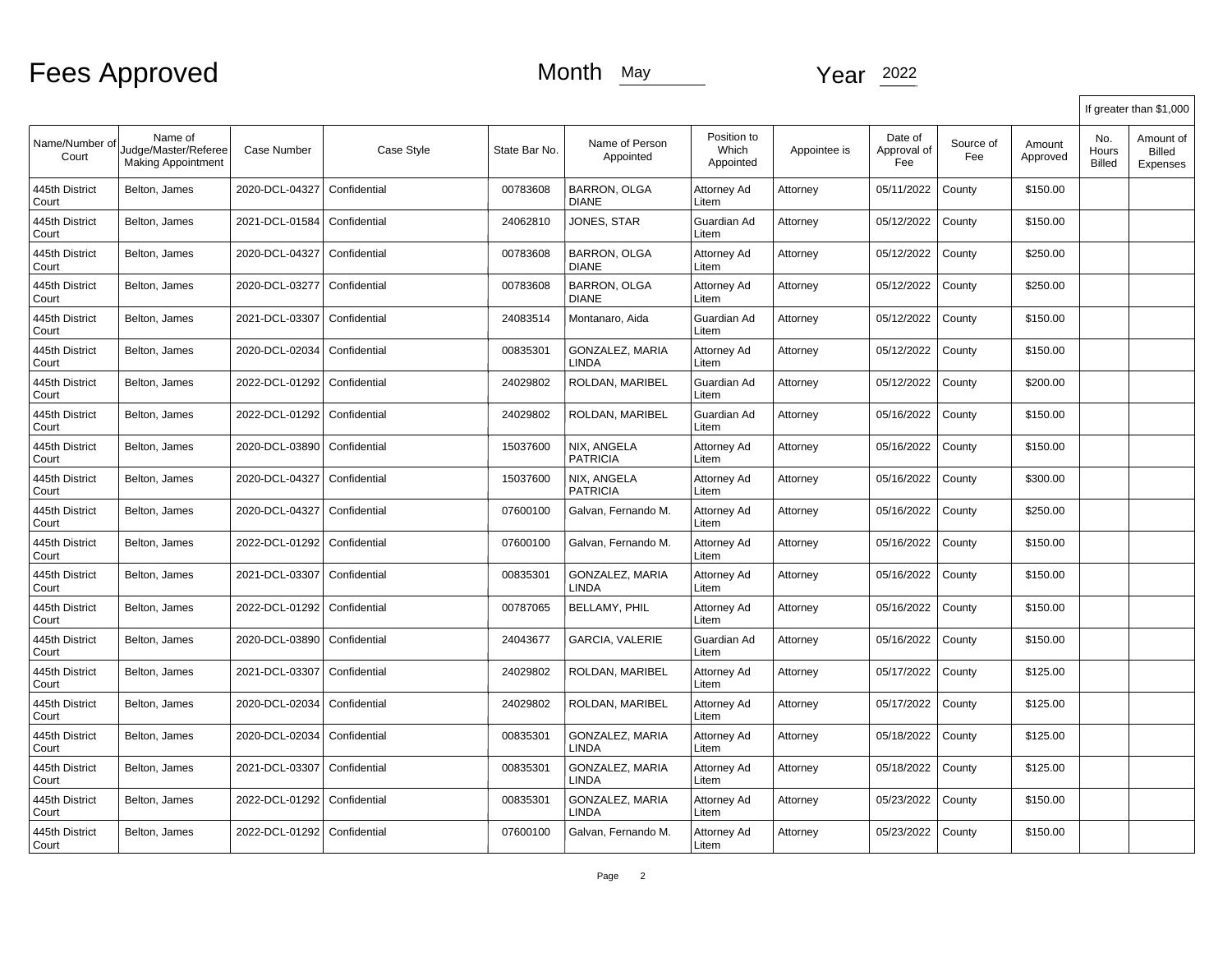Fees Approved Month May Month May Year 2022

|                             |                                                              |                |              |               |                                       |                                   |              |                               |                  |                    |                               | If greater than \$1,000                |
|-----------------------------|--------------------------------------------------------------|----------------|--------------|---------------|---------------------------------------|-----------------------------------|--------------|-------------------------------|------------------|--------------------|-------------------------------|----------------------------------------|
| l Name/Number of l<br>Court | Name of<br>Judge/Master/Referee<br><b>Making Appointment</b> | Case Number    | Case Style   | State Bar No. | Name of Person<br>Appointed           | Position to<br>Which<br>Appointed | Appointee is | Date of<br>Approval of<br>Fee | Source of<br>Fee | Amount<br>Approved | No.<br>Hours<br><b>Billed</b> | Amount of<br><b>Billed</b><br>Expenses |
| 445th District<br>Court     | Belton, James                                                | 2019-DCL-03802 | Confidential | 15037600      | NIX. ANGELA<br><b>PATRICIA</b>        | Attorney Ad<br>Litem              | Attorney     | 05/23/2022                    | County           | \$150.00           |                               |                                        |
| 445th District<br>Court     | Belton, James                                                | 2022-DCL-01292 | Confidential | 24044776      | Garza, Elizabeth Valdez   Attorney Ad | Litem                             | Attorney     | 05/31/2022                    | <b>County</b>    | \$150.00           |                               |                                        |
| 445th District<br>Court     | Belton, James                                                | 2022-DCL-01292 | Confidential | 24044776      | Garza, Elizabeth Valdez Attorney Ad   | Litem                             | Attorney     | 05/31/2022                    | County           | \$150.00           |                               |                                        |
| 445th District<br>Court     | Belton, James                                                | 2020-DCL-03277 | Confidential | 24053405      | ORTIZ, ROGELIO, Jr.                   | Attorney Ad<br>Litem              | Attorney     | 05/31/2022                    | County           | \$150.00           |                               |                                        |
| 445th District<br>Court     | Belton, James                                                | 2020-DCL-04327 | Confidential | 24053405      | ORTIZ, ROGELIO, Jr.                   | Attorney Ad<br>Litem              | Attorney     | 05/31/2022                    | County           | \$150.00           |                               |                                        |